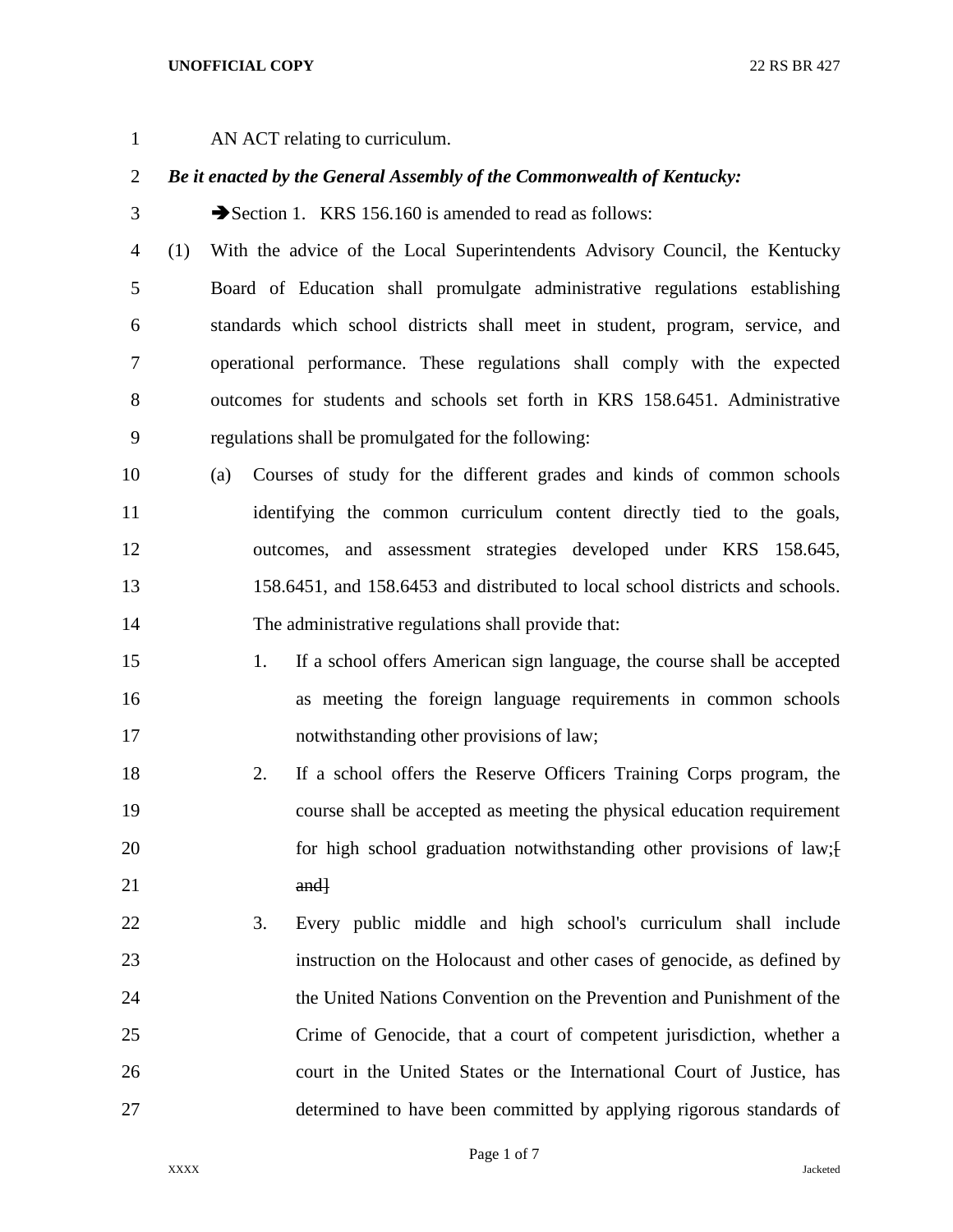| 1              |     | due process; <i>and</i>                                                         |
|----------------|-----|---------------------------------------------------------------------------------|
| $\overline{2}$ |     | <b>Every public middle and high school's curriculum shall include</b><br>4.     |
| 3              |     | instruction on the history of racism that shall include but not be              |
| 4              |     | limited to the transatlantic slave trade, the American civil war, Jim           |
| 5              |     | Crow laws, the black codes, desegregation, the Civil Rights Act of              |
| 6              |     | 1964, the Voting Rights Act of 1965, redlining, and residential                 |
| 7              |     | segregation;                                                                    |
| 8              | (b) | Courses of study or educational experiences available to students in all middle |
| 9              |     | and high schools to fulfill the prerequisites for courses in advanced science   |
| 10             |     | and mathematics as defined in KRS 158.845;                                      |
| 11             | (c) | The acquisition and use of educational equipment for the schools as             |
| 12             |     | recommended by the Council for Education Technology;                            |
| 13             | (d) | The minimum requirements for high school graduation in light of the expected    |
| 14             |     | outcomes for students and schools set forth in KRS 158.6451. The minimum        |
| 15             |     | requirements shall not include achieving any postsecondary readiness            |
| 16             |     | indicator as described in KRS 158.6455 or any minimum score on a statewide      |
| 17             |     | assessment administered under KRS 158.6453. Student scores from any             |
| 18             |     | assessment administered under KRS 158.6453 that are determined by the           |
| 19             |     | department's technical advisory committee to be valid and reliable at the       |
| 20             |     | individual level shall be included on the student transcript. The department's  |
| 21             |     | technical advisory committee shall submit its determination to<br>the           |
| 22             |     | commissioner of education and the Legislative Research Commission;              |
| 23             | (e) | The requirements for an alternative high school diploma for students with       |
| 24             |     | disabilities whose individualized education program indicates that, in          |
| 25             |     | accordance with 20 U.S.C. sec. $1414(d)(1)(A)$ :                                |
| 26             |     | The student cannot participate in the regular statewide assessment; and<br>1.   |
| 27             |     | An appropriate alternate assessment has been selected for the student<br>2.     |

Page 2 of 7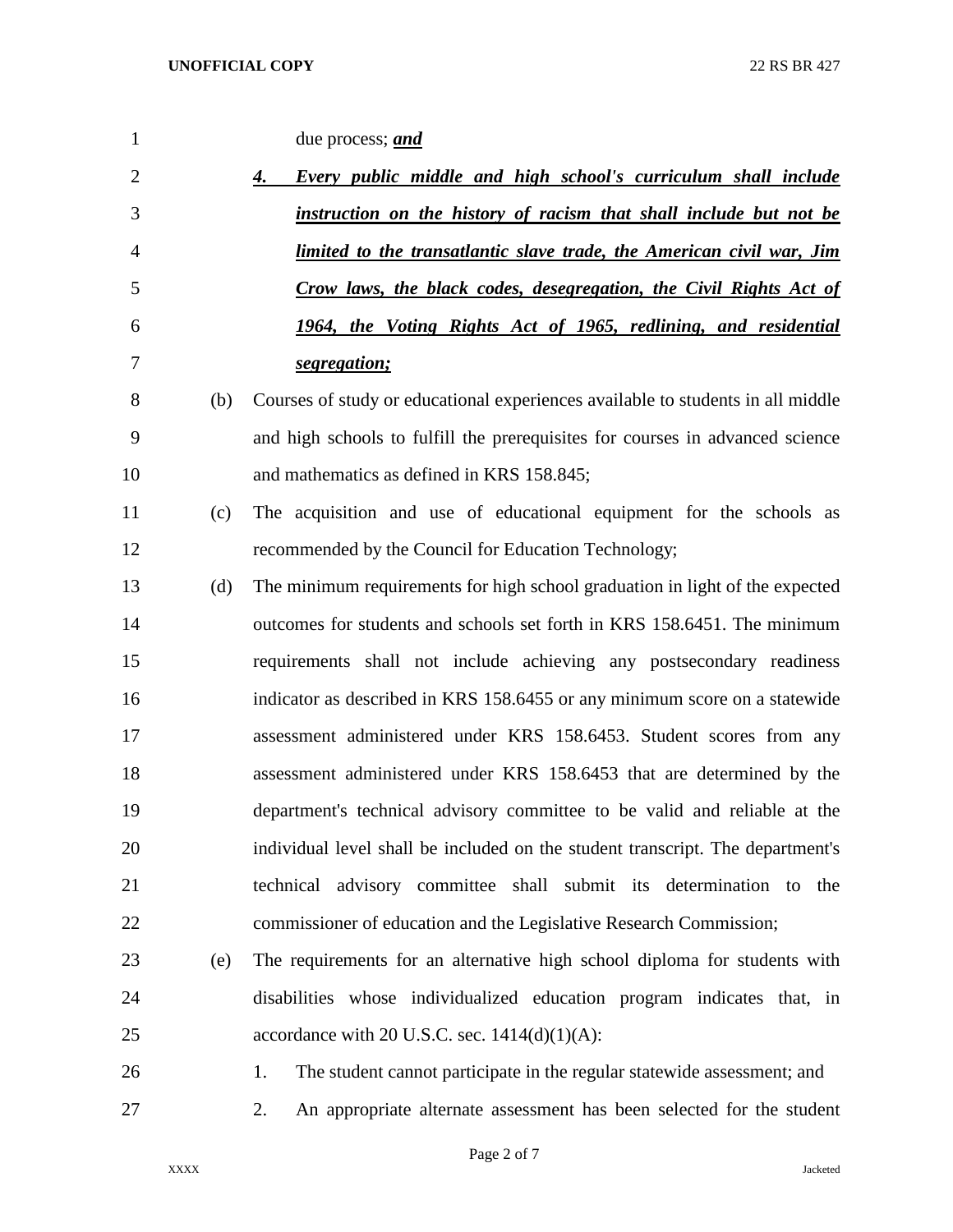based upon a modified curriculum and an individualized course of study; (f) Taking and keeping a school census, and the forms, blanks, and software to be used in taking and keeping the census and in compiling the required reports. The board shall create a statewide student identification numbering system based on students' Social Security numbers. The system shall provide a student identification number similar to, but distinct from, the Social Security number, for each student who does not have a Social Security number or whose parents or guardians choose not to disclose the Social Security number for the student;

 (g) Sanitary and protective construction of public school buildings, toilets, physical equipment of school grounds, school buildings, and classrooms. With respect to physical standards of sanitary and protective construction for school buildings, the Kentucky Board of Education shall adopt the Uniform State 14 Building Code;

 (h) Medical inspection, physical and health education and recreation, and other regulations necessary or advisable for the protection of the physical welfare and safety of the public school children. The administrative regulations shall set requirements for student health standards to be met by all students in grades four (4), eight (8), and twelve (12) pursuant to the outcomes described in KRS 158.6451. The administrative regulations shall permit a student who received a physical examination no more than six (6) months prior to his or her initial admission to Head Start to substitute that physical examination for the physical examination required by the Kentucky Board of Education of all students upon initial admission to the public schools, if the physical examination given in the Head Start program meets all the requirements of the physical examinations prescribed by the Kentucky Board of Education;

(i) A vision examination by an optometrist or ophthalmologist that shall be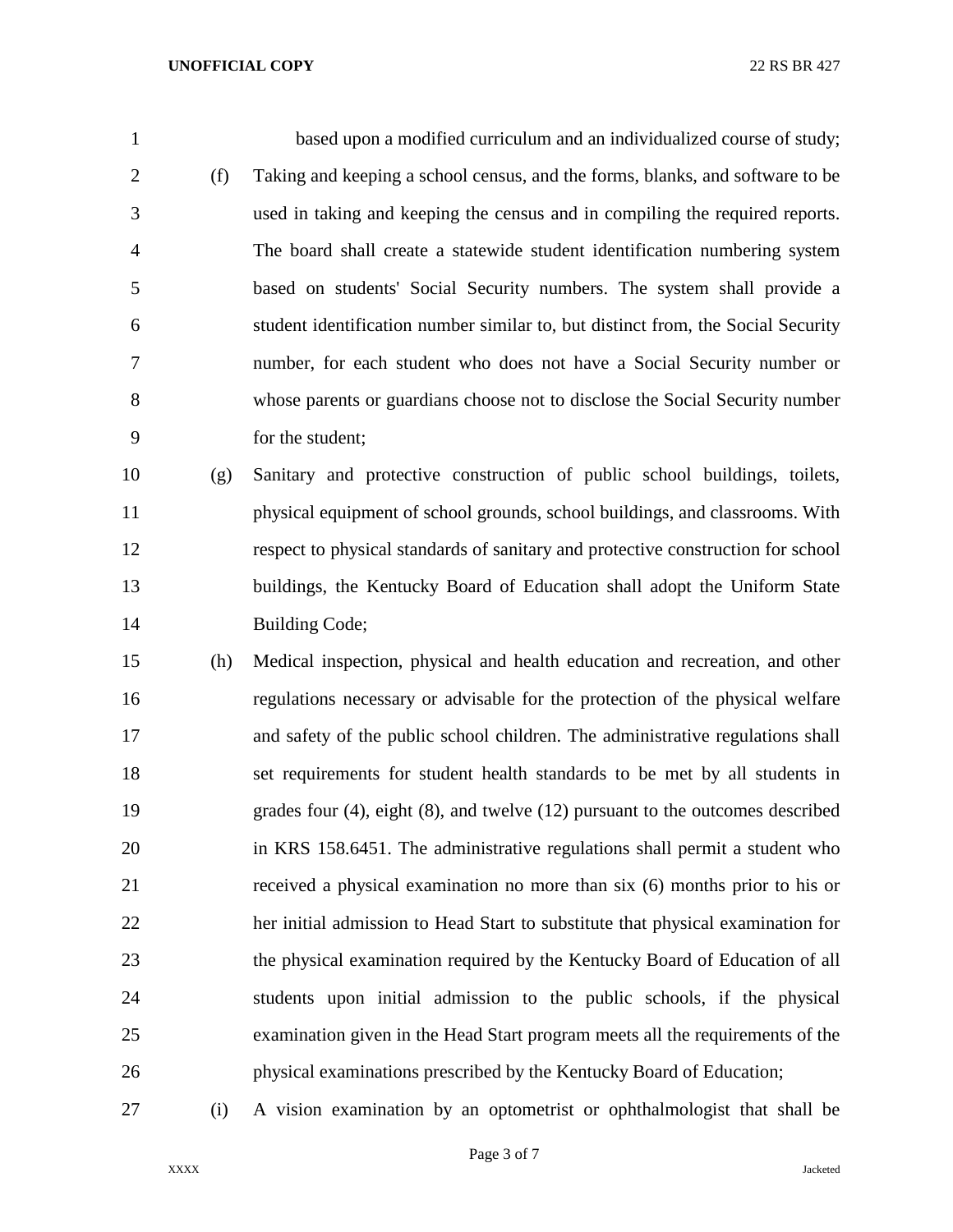## **UNOFFICIAL COPY** 22 RS BR 427

 required by the Kentucky Board of Education. The administrative regulations shall require evidence that a vision examination that meets the criteria prescribed by the Kentucky Board of Education has been performed. This evidence shall be submitted to the school no later than January 1 of the first year that a three (3), four (4), five (5), or six (6) year-old child is enrolled in a public school, public preschool, or Head Start program;

- (j) 1. Beginning with the 2010-2011 school year, a dental screening or examination by a dentist, dental hygienist, physician, registered nurse, advanced practice registered nurse, or physician assistant that shall be required by the Kentucky Board of Education. The administrative regulations shall require evidence that a dental screening or examination that meets the criteria prescribed by the Kentucky Board of Education has been performed. This evidence shall be submitted to the school no 14 later than January 1 of the first year that a five (5) or six (6) year-old child is enrolled in a public school.
- 2. A child shall be referred to a licensed dentist if a dental screening or examination performed by anyone other than a licensed dentist identifies 18 the possibility of dental disease;
- (k) The transportation of children to and from school;
- (l) The fixing of holidays on which schools may be closed and special days to be observed, and the pay of teachers during absence because of sickness or quarantine or when the schools are closed because of quarantine;
- (m) The preparation of budgets and salary schedules for the several school districts under the management and control of the Kentucky Board of Education;
- (n) A uniform series of forms and blanks, educational and financial, including forms of contracts, for use in the several school districts;
- (o) The disposal of real and personal property owned by local boards of
	- Page 4 of 7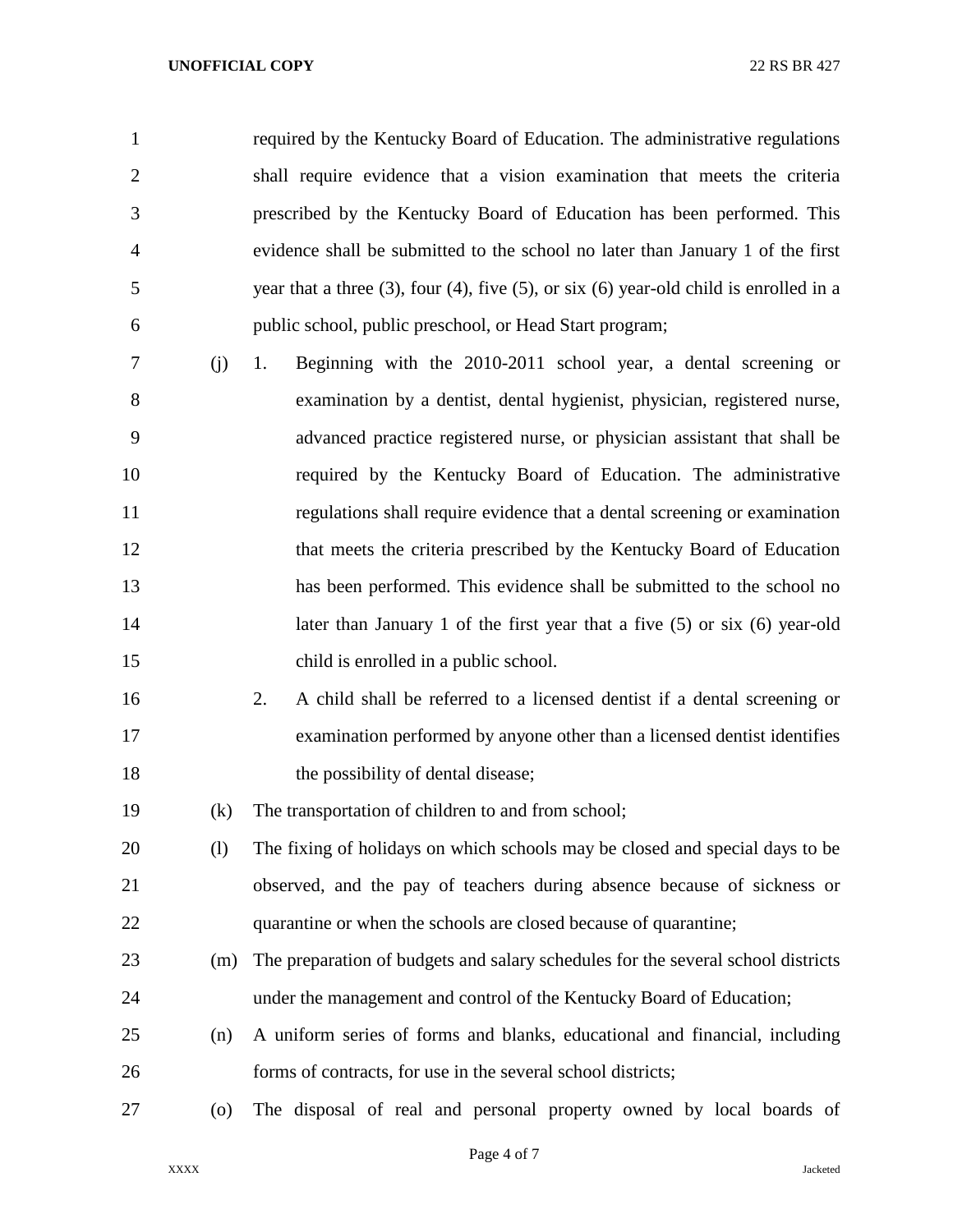- education; and (p) The development and implementation of procedures, for all students who are homeless children and youths as defined in 42 U.S.C. sec. 11434a(2), to do the following: 1. Awarding and accepting of credit, including partial credit, for all coursework satisfactorily completed by a student while enrolled at another school; 2. Allowing a student who was previously enrolled in a course required for graduation the opportunity, to the extent practicable, to complete the course, at no cost to the student, before the beginning of the next school year; 3. Awarding a diploma, at the student's request, by a district from which the student transferred, if the student transfers schools at any time after the completion of the student's second year of high school and the student is ineligible to graduate from the district to which the student transfers, but meets the graduation requirements of the district from which the student transferred; and 4. Exempting the student from all coursework and other requirements imposed by the local board of education that are in addition to the minimum requirements for high school graduation established by the Kentucky Board of Education pursuant to paragraph (d) of this subsection in the district to which the student transfers, if the student transfers schools at any time after the completion of the student's second year of high school and the student is ineligible to graduate both from the district to which the student transfers and the district from which the student transferred.
- 

(2) (a) At the request of a local board of education or a school council, a local school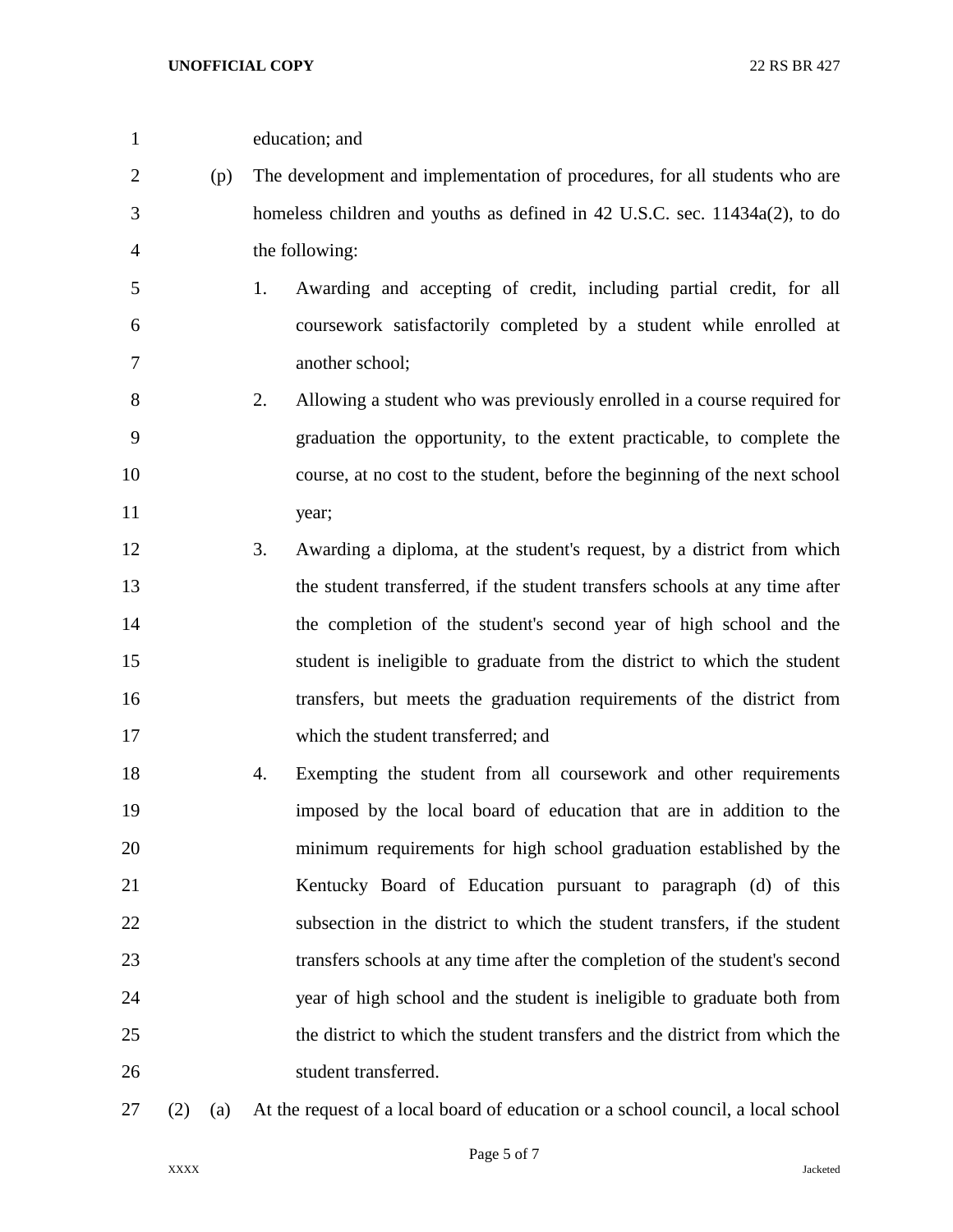| 1              |     |     | district superintendent shall request that the Kentucky Board of Education       |
|----------------|-----|-----|----------------------------------------------------------------------------------|
| $\overline{2}$ |     |     | waive any administrative regulation promulgated by that board. Beginning in      |
| 3              |     |     | the 1996-97 school year, a request for waiver of any administrative regulation   |
| $\overline{4}$ |     |     | shall be submitted to the Kentucky Board of Education in writing with            |
| 5              |     |     | appropriate justification for the waiver. The Kentucky Board of Education        |
| 6              |     |     | may approve the request when the school district or school has demonstrated      |
| 7              |     |     | circumstances that may include but are not limited to the following:             |
| 8              |     |     | An alternative approach will achieve the same result required by the<br>1.       |
| 9              |     |     | administrative regulation;                                                       |
| 10             |     |     | Implementation of the administrative regulation will cause a hardship on<br>2.   |
| 11             |     |     | the school district or school or jeopardize the continuation or                  |
| 12             |     |     | development of programs; or                                                      |
| 13             |     |     | 3.<br>There is a finding of good cause for the waiver.                           |
| 14             |     | (b) | The following shall not be subject to waiver:                                    |
| 15             |     |     | Administrative regulations relating to health and safety;<br>1.                  |
| 16             |     |     | 2.<br>Administrative regulations relating to civil rights;                       |
| 17             |     |     | 3.<br>Administrative regulations required by federal law; and                    |
| 18             |     |     | Administrative regulations promulgated in accordance with KRS<br>4.              |
| 19             |     |     | 158.6451, 158.6453, 158.6455, and this section, relating to measurement          |
| 20             |     |     | of performance outcomes and determination of successful districts or             |
| 21             |     |     | schools, except upon issues relating to the grade configuration of               |
| 22             |     |     | schools.                                                                         |
| 23             |     | (c) | Any waiver granted under this subsection shall be subject to revocation upon a   |
| 24             |     |     | determination by the Kentucky Board of Education that the school district or     |
| 25             |     |     | school holding the waiver has subsequently failed to meet the intent of the      |
| 26             |     |     | waiver.                                                                          |
| 27             | (3) |     | Any private, parochial, or church school may voluntarily comply with curriculum, |